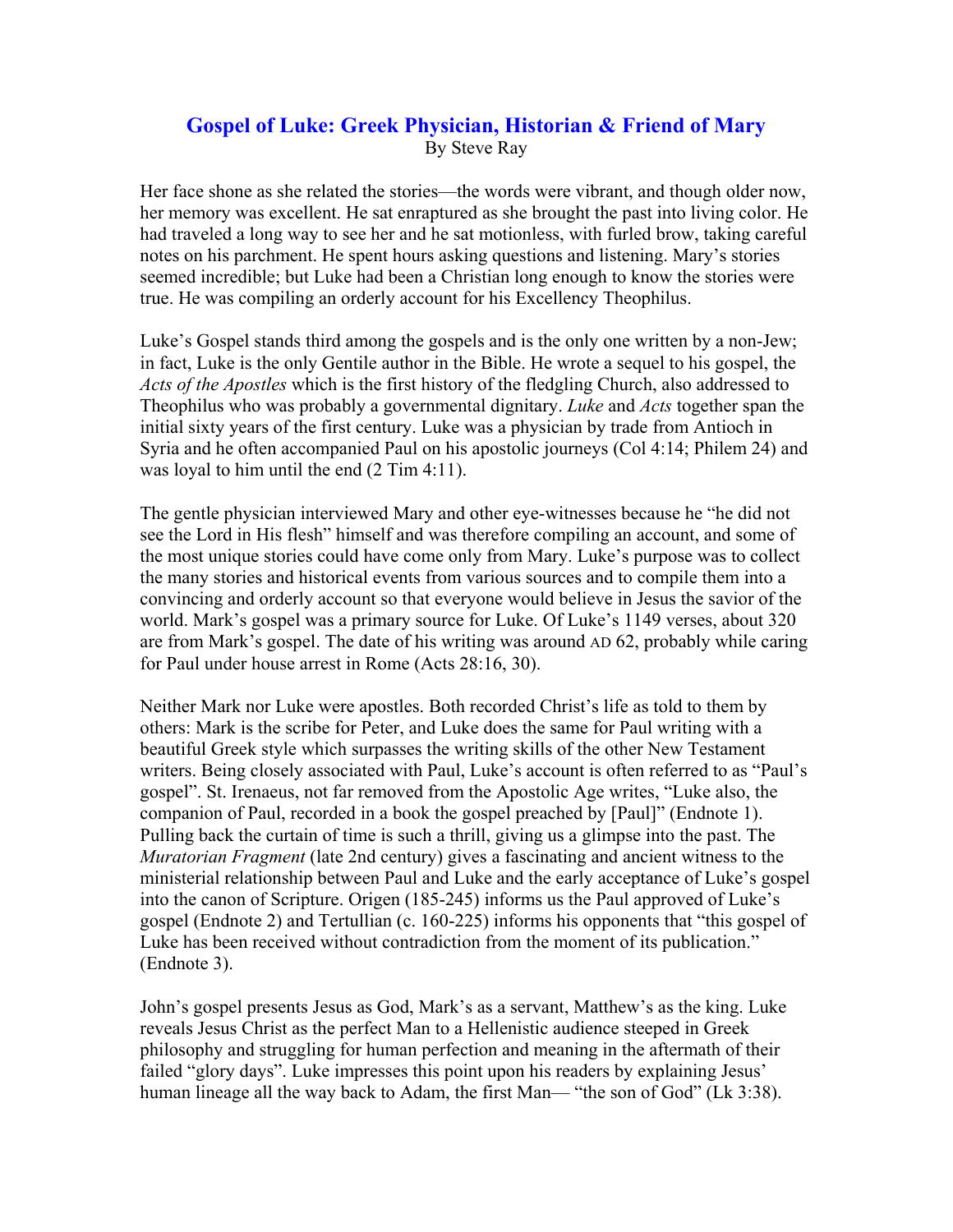His opening narration is glorious, telling the story of a young Jewish girl approached by Gabriel the Archangel announcing the birth of a son whose Father would be none other than God Himself—accomplished by an overshadowing of the Holy Spirit (see Text Box). No science fiction has ever reached such heights of simplicity and profundity. Truth is stranger than fiction—God has become Man. As St. Augustine wrote, "[Jesus was] the Revealer of His Father, Creator of His mother; Son of God from His Father without a mother, the Son of Man through his mother without a father." (Endnote 4)

The young Jewish girl who would many years later tell Luke about her Son, is not the only woman warmly profiled in this Gospel. Luke is affectionately often called the Gospel of Women since he honors many women in his moving account—with great sensitivity—, including Mary, Elizabeth the mother of John the Baptist, Anna the prophetess, Mary Magdalene, and many others. We know more about Mary from Luke's opening passages than from anywhere else in Scripture. Here he proves himself a theologian *par excellence* as we shall see. This sympathy and kindness toward women is unusual for the ancient world where women were often scorned and Pharisees would not even stoop to converse with them. Luke ennobles women and shows their dignity and essential place in the work of God.

Poetry and music was important for Greeks as well as the Hebrews; Luke alone includes such artistry in his gospel, thus his is frequently referred to as *The Gospel of Hymns*. Many of these poems play an important role even today in the Divine Office of the Church: the *Hail Mary*, the *Magnificat*, the *Benedictus*, and the *Nunc Dimittis*. The text of the *Rosary* is taken directly from words spoken by Elizabeth and Gabriel (Lk 1:28, 42), both under the influence of the Holy Spirit. What tradition still, to this day, calls Mary "blessed" (Lk 1:48; *Catechism*, 971)? Emphases on the six prayers of Christ have also earned it the title *The Gospel of Prayer*.

The first two chapters are unique to the New Testament—to *all* of literature. The intimate details obviously came from an eyewitness and the most likely eyewitness was Mary. The conversations with the archangel, the visit to Elizabeth and the leaping of the baby in her womb, the beautiful prayers and hymns to God are examples. We have an acknowledgement of Jesus' divinity when Elizabeth, filled with the Holy Spirit exclaims, "And why is this granted me, that the mother of my Lord should come to me?" (Lk 1:43). Here we have a foundational understanding of Mary as the *Theotokos*, the Mother of God. Luke also lays the groundwork for understanding the Immaculate Conception and Mary as the Ark of the Covenant. He cleverly uses the word "overshadowed", drawing our attention to the Old Testament. Mary would be "overshadowed" by the Holy Spirit and would become the ark of the New Covenant carrying the physical presence of the holy God Himself in her very womb. This was prefigured in the Old Covenant when "Moses was not able to enter the tent of meeting because the cloud had settled on it, and the glory of the Lord filled the tabernacle" (Ex 34:35). Thus, erudite readers and those familiar with the Law of Moses would see Mary as the new ark of the covenant, containing the second person of the Blessed Trinity within her very womb.

The initial chapters in Luke's gospel—before he picks up where St. Mark begins, with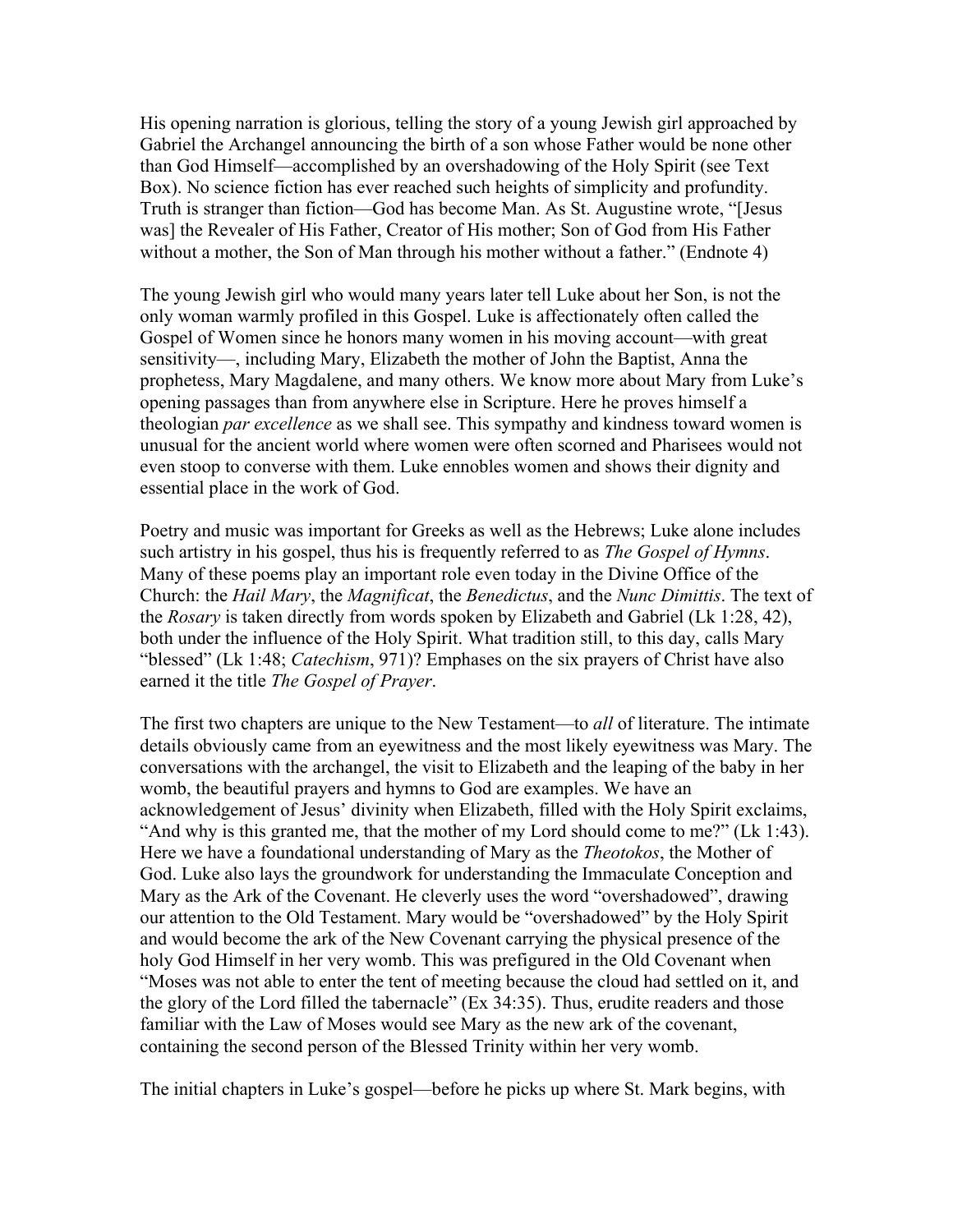John baptizing in the wilderness—form a bridge between the Old and New Covenants. This reality is clearly demonstrated by Zacharias the priest and father of John the Baptist who was the last "Old Testament" prophet, Simeon who announces that the Christ has arrived as a light to the Gentiles, and Anna the prophetess pronouncing the arrival of God's anointed. Jerusalem is always central and Jesus weeps over the city as a hen that's failed to gather her chicks (Lk 13:34) and prophesies judgment against Jerusalem "because you did not recognize the time of your visitation" (Lk 19:44).

The Gospel ends with the crucifixion and burial; then Jesus proves He has risen *really* and bodily from the grave before ascending into heaven. But nestled within these appearances is one of the most sublime passages in all the New Testament. Jesus walks with two men on the road to Emmaus explaining His death and resurrection. Even though they have heard the most inspired Gospel message in all of history, they don't understand who He is until "they recognized him in the breaking of the bread" (Lk 24:13−35). Here the Eucharist is presented—Jesus took, blessed, broke and gave—in the same words as the Institution in the Upper Room. They recognized him in the Eucharist and Luke is teaching us two thousand years later to also find Christ in the Sacrifice of the Mass. The transition from the Old Covenant to the Eucharistic celebration and presence of Christ in the New Covenant is fulfilled. Christ is risen! Alleluia!

## \*\*\*\*\*\*\*\*\*\*\*\*\*\*\*\*\*\*\*\*\*\*\*\*\*\*\*\*\*\*\*\*\*\*\*\*\*\*\*\*\*\*\*\*\*\*\*\*\*\*\*\*\*\*\*\*\*\*\*\*\*\*

**Text Box**: "Inasmuch as many have undertaken to compile a narrative of the things which have been accomplished among us, just as they were delivered to us by those who from the beginning were eyewitnesses and ministers of the word, it seemed good to me also, having followed all things closely for some time past, to write an orderly account for you, most excellent Theophilus, that you may know the truth concerning the things of which you have been informed" (Lk 1:1−4). (Endnote 5)

**Text Box**: "In the sixth month the angel Gabriel was sent from God to a city of Galilee named Nazareth, to a virgin betrothed to a man whose name was Joseph, of the house of David; and the virgin's name was Mary. And he came to her and said, 'Hail, full of grace, the Lord is with you!' But she was greatly troubled at the saying, and considered in her mind what sort of greeting this might be. And the angel said to her, 'Do not be afraid, Mary, for you have found favor with God. And behold, you will conceive in your womb and bear a son, and you shall call his name Jesus'…. And the angel said to her, 'The Holy Spirit will come upon you, and the power of the Most High will overshadow you; therefore the child to be born will be called holy, the Son of God" (Lk 1:26−31, 35). (Endnote 6)

**Text Box**: *Muratorian Fragment* (about AD 170) "The third book of the gospels, that according to Luke. Luke, the physician, compiled it in his own name in order, when, after the ascension of Christ, Paul had taken him to be with him like a student of law. Yet neither did he see the Lord in the flesh; and he, too, as he was able to ascertain events, so set them down. So he began his story from the birth of John. (Endnote 7)